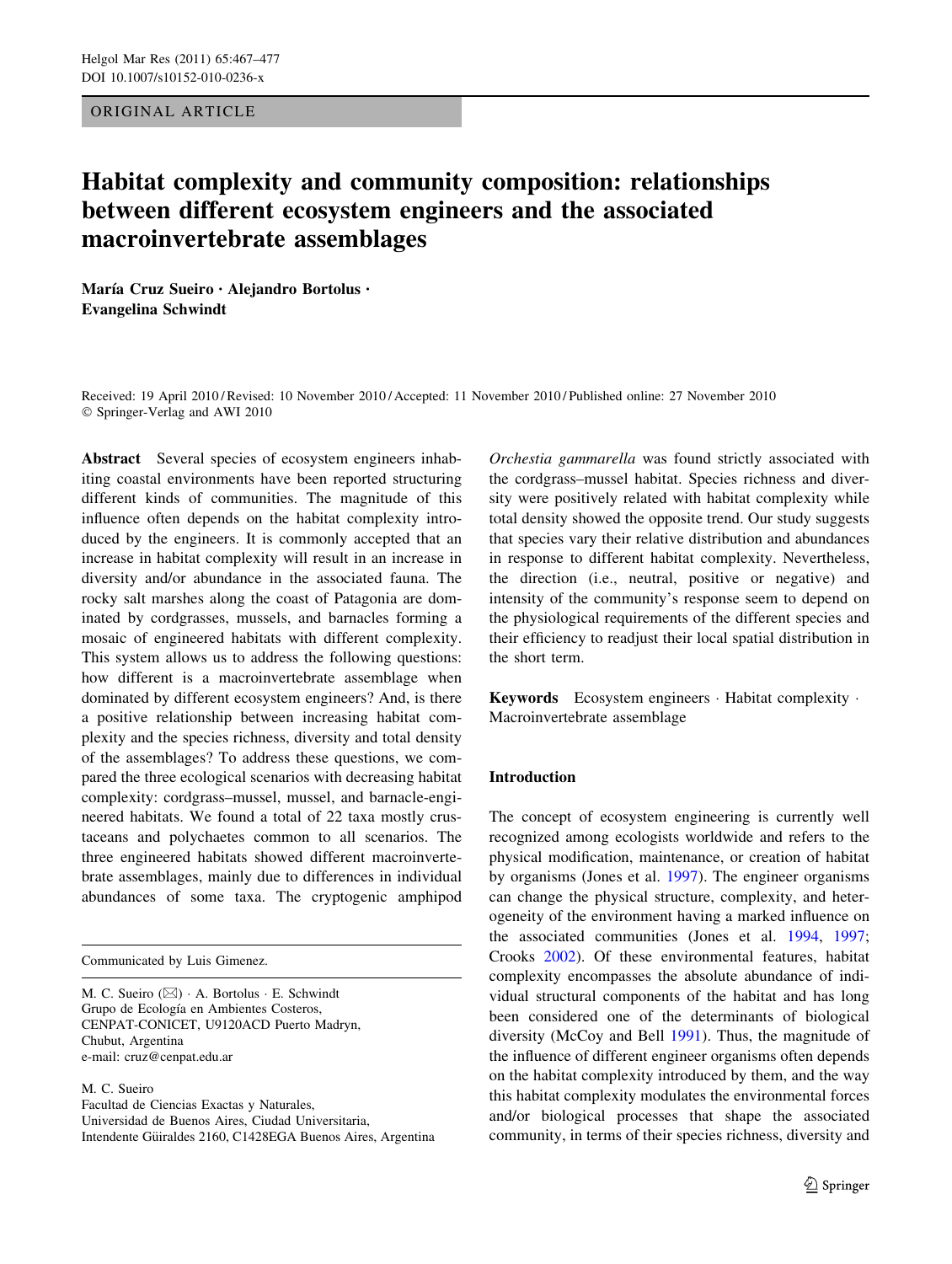density (Gutiérrez and Iribarne [2004](#page-10-0); Hastings et al. [2007](#page-10-0); Bouma et al. [2009\)](#page-9-0).

Several species of ecosystem engineers inhabiting coastal environments have been reported structuring different sorts of communities by increasing habitat complexity as a consequence of providing living space with different structural components and/or by generating quantitative changes in the amount of living space. For instance, mussel beds, reef-building organisms and many species of plants form highly compact and imbricate structures above and below ground in soft bottom environments, increasing the availability of food, substratum for larvae settlement and supplying new refugia from predators and physical unfavorable conditions (Schwindt et al. [2001](#page-10-0); Callaway [2006;](#page-9-0) Levin et al. [2006](#page-10-0); Commito et al. [2008;](#page-9-0) Jackson et al. [2008](#page-10-0); Buschbaum et al. [2009](#page-9-0); Maggi et al. [2009](#page-10-0)).

It is widely accepted that an increase in habitat complexity will increase the diversity and/or abundance of the associated fauna (Crooks [2002;](#page-10-0) Bouma et al. [2009](#page-9-0)). The underlying hypothesis is that a greater amount of structure will provide more resources, habitats and niches (Connor and McCoy [2001](#page-9-0)). Many studies have been designed to evaluate the effect of a given ecosystem engineer on different faunal assemblages, and they usually compare presence versus absence of the ecosystem engineer (e.g., Castilla et al. [2004](#page-9-0); Borthagaray and Carranza [2007\)](#page-9-0). However, less effort has been directed to evaluate the effect of different engineers on a single faunal assemblage. Moreover, the papers compiled in Table [1](#page-2-0) show that the direction of the effect exerted by ecosystem engineers with different habitat complexities may be hard to predict. In fact, the analysis and study of this ecological problem is strongly scale-dependent, because the notion and magnitude of structural complexity assigned to a given habitat will vary depending on the species under consideration. Indeed, meio- and microfaunal organisms such as nematodes, ostracodes, and ciliates are not likely to even respond to the same kind of differences in complexity than megafaunal organisms such as the sea lions, or even smaller organisms like cormorants and penguins, do. Nevertheless, since the study of large spectrum of habitat complexity (i.e., including macro and microscopic scales) is virtually impossible, scientists often advocated for partitioning their study systems.

The rocky salt marshes of Patagonia were recently described as an environmental intersection between rocky intertidal and salt marsh (Bortolus et al. [2009](#page-9-0)). In this environment, three well-known ecosystem engineers can be found coexisting and characterizing the intertidal: cordgrass, mussels, and non-native barnacle. Different species of cordgrass, mussels, and barnacles have been reported to alter light, temperature, wave action, sedimentation, and food availability, which in turns have influenced with the abundance and distribution of invertebrate fauna (e.g. cordgrass: Capehart and Hackney [1989](#page-9-0); Netto and Lana [1999](#page-10-0); Hedge and Kriwokwen [2000](#page-10-0); Bortolus et al. [2002;](#page-9-0) mussels: Thiel and Ullrich [2002](#page-10-0); Adami et al. [2004](#page-9-0); Prado and Castilla [2006;](#page-10-0) barnacles: Bros [1980;](#page-9-0) Barnes [2000](#page-9-0); Harley [2006](#page-10-0)). However, the differences on the amount of structural components of these ecosystem engineers species supply three contrasting natural scenarios with increasing habitat complexity (from high to low: cordgrass–mussel-engineered, musselengineered, and barnacle-engineered habitats) that allow us to address the following questions: How different is a macroinvertebrate assemblage when dominated by different ecosystem engineers? And, is there a positive relationship between increasing habitat complexity and the species richness, density and total density of the assemblages?

#### Materials and methods

## Study system

The Patagonian rocky salt marshes develop on top of wavecut platforms of sedimentary rock and are dominated by a dwarf ecotype of the austral cordgrass Spartina densiflora Brong. (the Patagonian ecotype; see Bortolus [2006](#page-9-0); Fortuné et al. [2008;](#page-10-0) Bortolus et al. [2009\)](#page-9-0) covering about 40% of the substratum. The unvegetated areas are dominated either by a dense bed of the native mussels Perumytilus purpuratus (Lamarck 1819) and Brachidontes rodriguezii (d'Orbigny 1846) or by the only intertidal species of barnacle in this region, the non-native Balanus glandula Darwin 1854 while the occurrence of bare rock is virtually nil in this area. In this system, the cordgrasses have a very compact and thick mat of roots and rhizomes (mean biomass of  $22 \pm 10$  g  $100 \text{ cm}^{-2}$ ; Sueiro, unpublished data), which in turn is covered by a dense mat of mussels (mean density of 133  $\pm$  51 ind 100 cm<sup>-2</sup>; Sueiro, unpublished data) underneath a homogeneous 30 cm height canopy (mean biomass of  $4 \pm 2$  g 100 cm<sup>-2</sup>; Sueiro, unpublished data) (Bortolus et al. [2009;](#page-9-0) Fig. [1](#page-4-0)). As a result, these patches provide the highest amount of available space and microhabitats with their different structural components, thus generating the more complex habitat. The next lower level of habitat complexity is presented by the mussels, which are also found in the rocky shores devoid of cordgrass. In this case even though the mussels are the only structural component, they form highly dense and multilayer beds, providing an intermediate amount of available space and microhabitats (mean density  $160 \pm 42$ ) ind 100 cm<sup>-2</sup>; Sueiro, unpublished data, Fig [1\)](#page-4-0) (Adami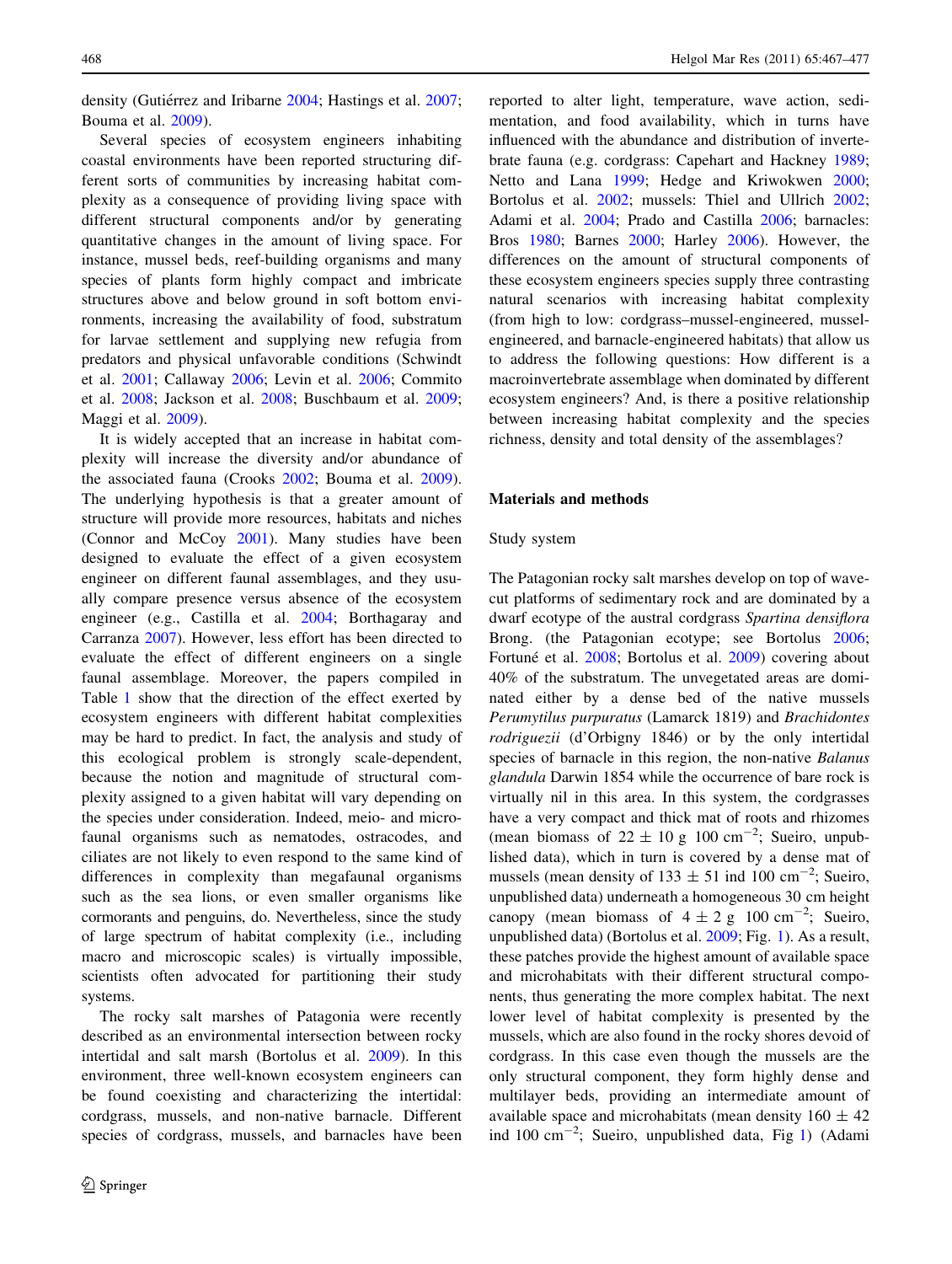<span id="page-2-0"></span>

|                                                                                                                  |                                                                                                | Table 1 Studies showing examples of increasing habitat complexity generated by different ecosystem engineers and the response of the associated communities |                    |                          |                            |                             |
|------------------------------------------------------------------------------------------------------------------|------------------------------------------------------------------------------------------------|-------------------------------------------------------------------------------------------------------------------------------------------------------------|--------------------|--------------------------|----------------------------|-----------------------------|
| Engineered habitats compared                                                                                     |                                                                                                | System examined                                                                                                                                             | $S_{\rm P}$        | ಗ್                       | Ä                          | Source                      |
| More complex                                                                                                     | Less complex                                                                                   |                                                                                                                                                             |                    |                          |                            |                             |
| Seagrasses (Halophila ovalis and<br>Zostera capricorni)                                                          | Alga (Caulerpa taxifolia)                                                                      | Soft-sediment intertidal<br>macrofauna                                                                                                                      | $^+$               | $\circ$                  | $\rm \Sigma a$             | McKinnon et al. 2009        |
| Fucus vesiculosus                                                                                                | Barnacle                                                                                       | Rocky shore macrofauna                                                                                                                                      | $^+$               |                          | $\tilde{\mathbf{z}}$       | Thompson et al. 1996        |
| Rough and bushy artificial kelp                                                                                  | Smooth artificial kelp                                                                         | Subtidal macrofauna                                                                                                                                         | $^{+}$             | $^{+}$                   | $\rm \stackrel{a}{\simeq}$ | Christie et al. 2007        |
| Filamentous artificial alga                                                                                      | Foliose artificial alga                                                                        | Subtidal macrofauna                                                                                                                                         | $^{+}$             | $^{+}$                   | $\overline{a}$             | Edgar and Klumpp 2003       |
| Macrophyte (Najas microcarpa,<br>najas, Cabomba frucata and<br>Utricularia foliosa, Egeria<br>Eichhornia azurea) | Macrophyte (Nymphaea<br>$a$ mazonum $)$                                                        | Floodplain lagoon macrofauna                                                                                                                                | $^{+}$             | $^{+}$                   | $\sum_{a}$                 | Thomaz et al. 2008          |
| Cystoseira spinosa, Sargassum<br>vulgare, Halopteris scoparia)<br>Algae (Cystoseira barbatula,                   | Algae (Dictyota fasciola and<br>Dictyota dichotoma)                                            | Subtidal molluscan<br>assemblages                                                                                                                           | $\hspace{0.1mm} +$ | $\hspace{0.1mm} +$       | $\hspace{0.1mm} +$         | Chemello and Milazzo 2002   |
| Algae (Ceramium nodulosum<br>and Cladophora rupestris)                                                           | officinalis<br>and Chondrus crispus)<br>Algae (Corallina                                       | Rocky pool ostracod<br>assemblages                                                                                                                          | $^+$               | $^+$                     | $^+$                       | Hull 1997                   |
| Bryozoan (Watersipora<br>subtorquata)                                                                            | Sea squitt (Ascidia ceratodes)<br>and mussel (Mytilus<br>galloprovincialis)                    | Subtidal mobile epifauna                                                                                                                                    | $^+$               | $\circ$                  | $^+$                       | Sellheim et al. 2010        |
| Halophyte (Phragmites<br>australis)                                                                              | Halophyte (Spartina<br>$\vcenter{d}$ terniflora)                                               | Brackish marsh macrofauna                                                                                                                                   | $^+$               | $^+$                     | $\tilde{\mathbf{z}}$       | Angradi et al. 2001         |
| Alga (Codium fragile spp.<br>tomentosoides)                                                                      | Algae (Laminaria longicruris<br>and Laminaria digitata)                                        | Rocky subtidal epifaunal<br>assemblages                                                                                                                     | $^+$               | $\circ$                  | $^{+}$                     | Schmidt and Scheibling 2006 |
| (Perunytilus purpuratus)<br>Monolayer of mussel                                                                  | Multilayer of mussel<br>(P. purpuratus)                                                        | Rocky shore macrofauna                                                                                                                                      | $\circ$            | 0                        | $\tilde{Z}$                | Prado and Castilla 2006     |
| Bryozoan (W. subtorquata)                                                                                        | mussel (M. galloprovincialis)<br>Sea squirt (A. ceratodes) and                                 | Subtidal sessile epifauna                                                                                                                                   | ∊                  | $\circ$                  | $\circ$                    | Sellheim et al. 2010        |
| Oyster (Crassostrea gigas)                                                                                       | Mussel (Mytilus edulis)                                                                        | Soft-sediment intertidal<br>macrofauna                                                                                                                      | ∊                  |                          | $\sum_{a}$                 | Kochmann et al. 2008        |
| Macrophyte (Thalassia<br>testudinum)                                                                             | Macrophyte (Halodule<br>wrightii)                                                              | Subtidal macrobenthic<br>crustacean                                                                                                                         | 0                  | $\circ$                  | $\tilde{\mathbf{z}}$       | Lewis 1984                  |
| Alga (Macrocystis pyrifera)                                                                                      | Alga (Undaria pinnatifida)                                                                     | Subtidal macrofauna                                                                                                                                         | $\, + \,$          | $^+$                     | $^{+}$                     | Raffo et al. 2009           |
| Hybrid halophyte (S. alterniflora<br>x Spartina foliosa)                                                         | Halophyte (S. foliosa)                                                                         | Marsh macrofauna                                                                                                                                            | $\circ$            | $\overline{\phantom{a}}$ | $\circ$                    | Brusati and Grosholz 2006   |
| Mussel (M. galloprovincialis)                                                                                    | Alga (Corallina)                                                                               | Seawall invertebrates and algae                                                                                                                             | 0                  |                          | <b>Z</b>                   | Chapman et al. 2005         |
| Mussel (P. purpuratus)                                                                                           | chilenis, Gelidium chilense<br>Algae (C. officinalis var.<br>and Gastroclonium<br>cylindricum) | Rocky shore molluscan<br>assemblages                                                                                                                        | $\circ$            | $\circ$                  | $\tilde{z}$                | Kelaher et al. 2007         |
| Halophyte (Spartina anglica)                                                                                     | Seagrass (Zostera noltii)                                                                      | Marsh macrofauna                                                                                                                                            | 0                  | $\hspace{0.1mm} +$       |                            | Bouma et al. 2009           |
| Halophyte (S. anglica)                                                                                           | Seagrass (Z noltii)                                                                            | Coastal lagoon macrofauna                                                                                                                                   | $\circ$            | $\circ$                  | $\rm \Sigma a$             | Cottet et al. 2007          |

 $\underline{\textcircled{\tiny 2}}$  Springer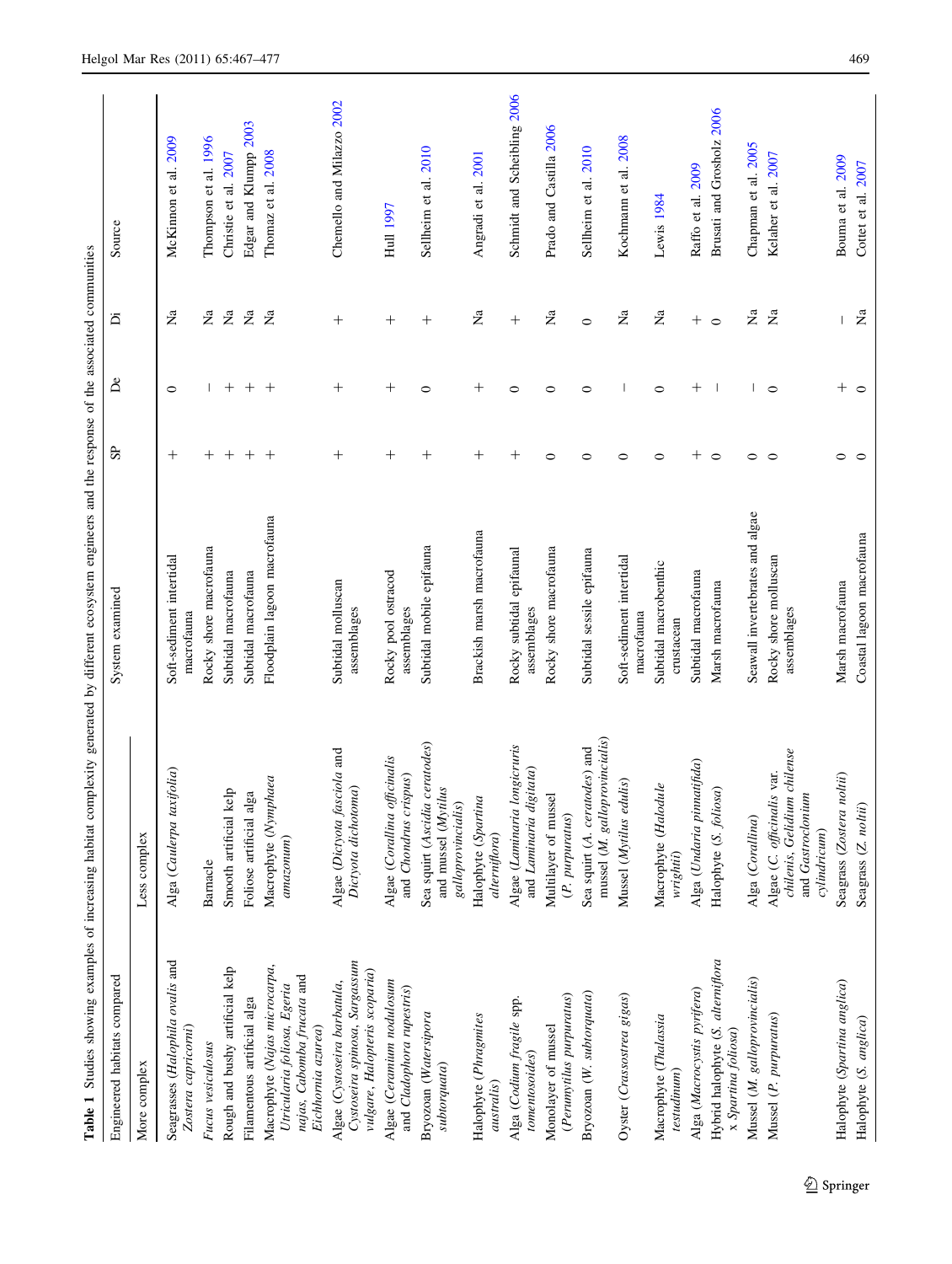| ۰, |
|----|
|    |
|    |

| Engineered habitats compared<br>Table 1 continued      |                                                                                                                                                                                                                                                                                                                                                                                                | System examined                        | 9  | ىم |   | Source                    |
|--------------------------------------------------------|------------------------------------------------------------------------------------------------------------------------------------------------------------------------------------------------------------------------------------------------------------------------------------------------------------------------------------------------------------------------------------------------|----------------------------------------|----|----|---|---------------------------|
| More complex                                           | Less complex                                                                                                                                                                                                                                                                                                                                                                                   |                                        |    |    |   |                           |
| More dense C. officinalis turf                         | Less dense C. officinalis turf                                                                                                                                                                                                                                                                                                                                                                 | Rocky shore gastropod<br>assemblages   |    | I  | Ž | Kelaher <sub>2003</sub>   |
| Algae (Cladophora rupestris and<br>Laminaria digitata) | Alga (Fucus serratus)                                                                                                                                                                                                                                                                                                                                                                          | Rocky shore macrofauna                 | Žã |    |   | Hooper and Davenport 2006 |
| globulariaefolium)<br>Alga (Sargassum                  | banksii)<br>Alga (Hormosira                                                                                                                                                                                                                                                                                                                                                                    | Rocky shore amphipods<br>assemblages   | ž  |    | Ž | Schreider et al. 2003     |
| Tubeworm (Ficopomatus<br>enigmaticus)                  | Oyster (Ostrea conchaphila)                                                                                                                                                                                                                                                                                                                                                                    | Soft-sediment intertidal<br>macrofauna | Ž  |    | Ž | Heiman et al. 2008        |
| assessed in the study                                  | We classified the cases where habitat complexity was not measured, as more or less complex considering the density and/or diversity of structural elements. Responses are indicated in terms of<br>positive (+), negative (-) or neutral (0) relationship between species richness (SP), density (De) or diversity (Di) in the more complex versus the less complex engineered habitat. Na not |                                        |    |    |   |                           |

et al. [2004;](#page-9-0) Bertness et al. [2006;](#page-9-0) Prado and Castilla [2006](#page-10-0)). Finally, the simplest habitat complexity level in the rocky marshes is generated by carpets (mono-layers less than 1 cm height) formed by barnacles on the rocky bottom (mean density  $146 \pm 59$  ind  $100 \text{ cm}^{-2}$ ; Sueiro, unpublished data) without mussels or cordgrasses (Schwindt [2007](#page-10-0); Savoya and Schwindt [2010;](#page-10-0) Fig. [1\)](#page-4-0). The non-native Balanus glandula, the only structural component in these patches, is strongly cemented to the substratum and prevents the formation of the sub-superficial community of invertebrates often found underneath the mussel beds that are attached to the substratum with abundant byssal threads. The existence of different combinations of these same habitats is possible, but not pertinent within the context of this study. Field surveys were conducted in rocky salt marshes distributed along the shore of the Nuevo Gulf in the Argentinean Patagonia (42°36'S, 64°49'W; Fig. [1](#page-4-0)). The climate is mostly arid with low precipitations  $\approx 200$  mm year<sup>-1</sup>), annual temperatures ranging from  $39^{\circ}$ C to  $-7.5^{\circ}$ C, and strong, cold winds predominantly from the southwest with a mean annual speed of up to 22 km  $h^{-1}$  and gusts that may exceed 100 km  $h^{-1}$ . All samples were collected at  $\sim$  3.50 m above the Argentinean hydrographic zero.

## Sample design

To investigate the macrofaunal assemblages associated with the three engineered habitats,  $20 \times 20$  cm samples were obtained seasonally from 2007 to 2009 and placed into the following three categories: (1) samples engineered by cordgrasses and mats of mussels covering their roots and rhizomes ( $n = 30$ , hereafter S-M); (2) samples engineered by mussels ( $n = 30$ , hereafter M) and (3) samples engineered by barnacles ( $n = 30$ , hereafter **B**). In the field, samples were carefully placed in plastic bags with ice. At the laboratory, the macrofauna of  $S-M$  samples was macroscopically sorted from above-ground and below-ground plant material, followed by a second sorting through a 0.5-mm mesh. The rest of the samples  $(M \text{ and } B)$  were sorted through a sieve of 0.5-mm mesh. The retained material was always fixed in 10% formalin for 48 h and then preserved in 70% ethanol. Organisms retained on the sieve (excluding mussels and barnacles when they formed the engineered habitats) were counted and identified to the lowest possible taxonomic level. A voucher of each specimen collected was deposited in the invertebrate collection of the CENPAT ([www.cenpat.edu.ar](http://www.cenpat.edu.ar)).

## Data analysis

Multivariate approaches were used to examine macroinvertebrates assemblages in each engineered habitat. These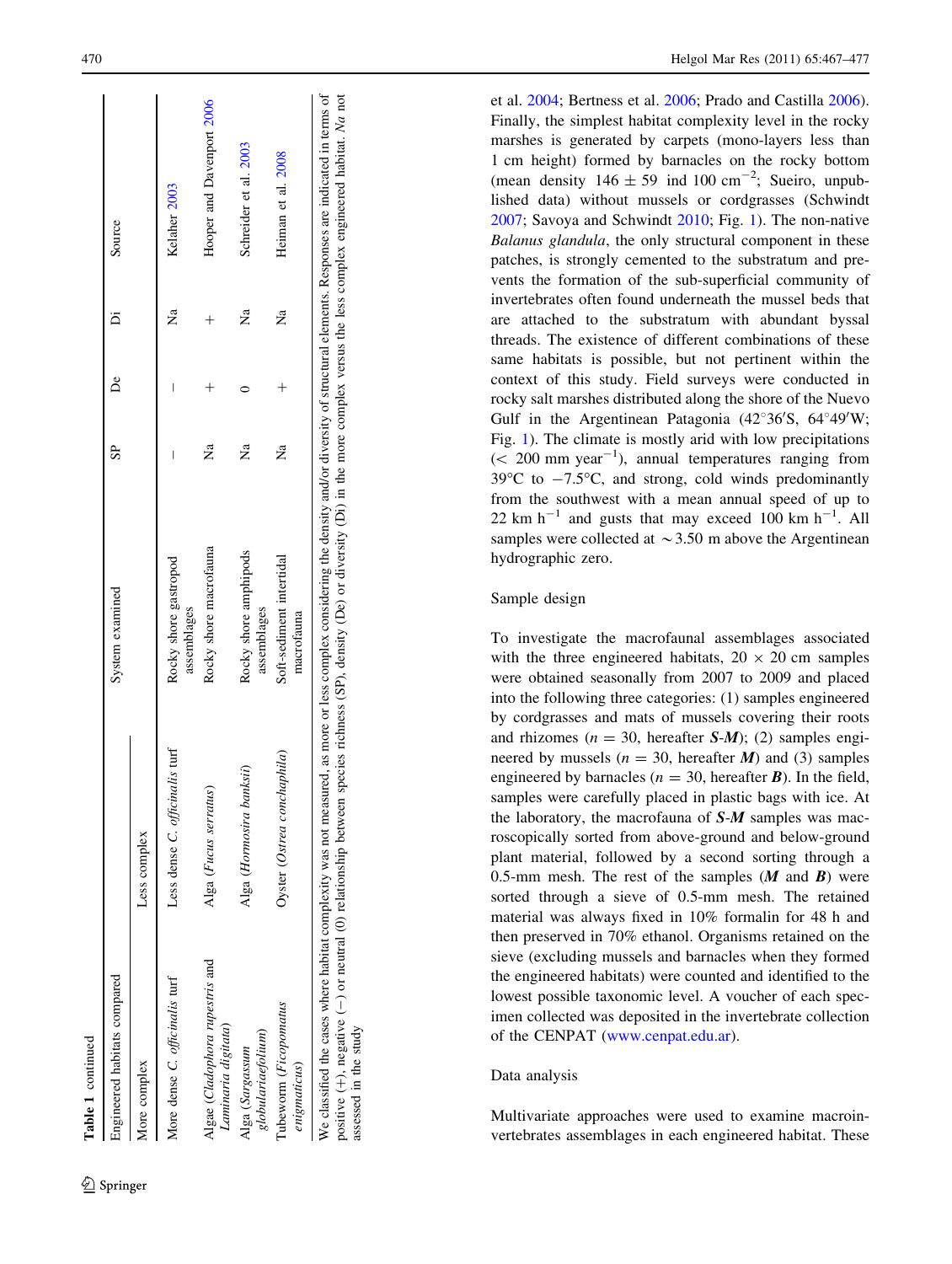<span id="page-4-0"></span>

Decreasing Habitat Complexity

Fig. 1 Top: map showing the location of the study site. Center: landscape physiognomy of a typical Patagonian rocky salt marsh and close-up of the cordgrass–mussel-engineered habitat. Bottom: schematic representation of the studied ecosystem engineers inhabiting

analyses were carried out using Primer Statistical software (Clarke and Warwick [1994](#page-9-0)). The data matrix of all invertebrate species was 4th-root transformed in order to downweight the abundant species. Non-metric multidimensional scaling (MDS) was used to explore community similarities and differences for macroinvertebrates assemblages in the engineered habitats. Stress values  $\langle 0.1 \rangle$  and  $\langle 0.2 \rangle$  indicate good and useful resolutions, respectively, of the

rocky salt marshes. Cordgrass–mussel-engineered habitat (S-M), mussel-engineered habitat (M), and barnacle-engineered habitat (B) (Photograph credits: A. Bortolus)

two-dimensional MDS plot (Clarke and Warwick [1994](#page-9-0)). Pairwise comparisons for significant differences in macroinvertebrates assemblages between engineered habitats were made using a one-way analysis of similarity (ANOSIM), and a similarity percentage (SIMPER) analyses were used to determine the taxa responsible for the differences between groups. These analyses were based on Bray-Curtis similarity indexes.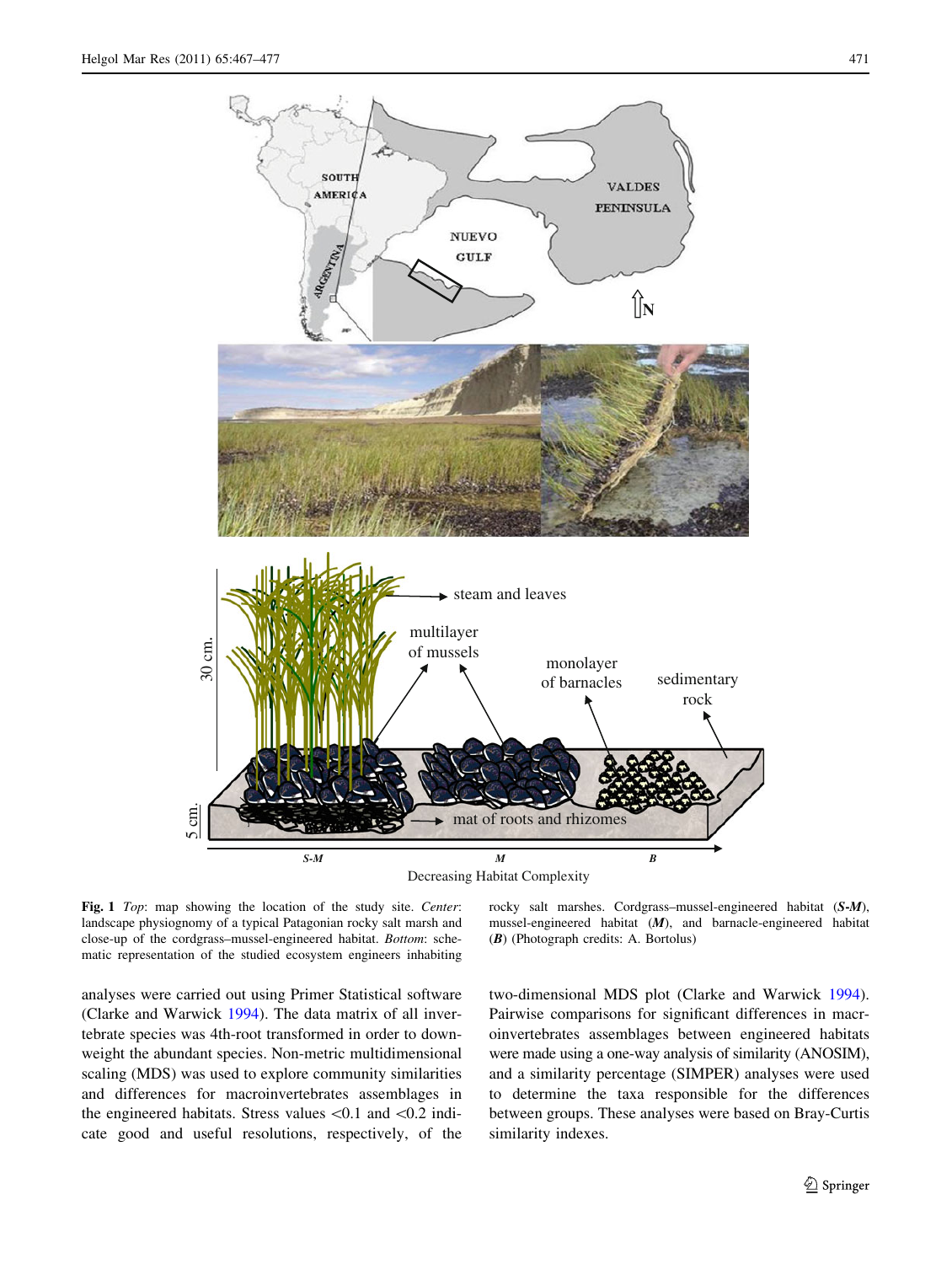<span id="page-5-0"></span>

| Table 2 Mean<br>density $\pm$ standard deviation                              |                                           | $S-M$           | $\boldsymbol{M}$ | $\boldsymbol{B}$ |
|-------------------------------------------------------------------------------|-------------------------------------------|-----------------|------------------|------------------|
| of invertebrate species                                                       | Crustacea                                 |                 |                  |                  |
| (ind 100 cm <sup><math>-2</math></sup> ) on data<br>pooled over four sampling | Orchestia gammarella (Pallas) 1766        | $7 \pm 11$      | $0.2 \pm 0.7$    | $0.04 \pm 0.11$  |
| seasons                                                                       | Amphitoe valida Smith, 1873               | $0.01 \pm 0.06$ | $\Omega$         | $0.1 \pm 0.4$    |
|                                                                               | Melita palmata (Montagu, 1804)            | $0.1 \pm 0.5$   | $2 \pm 5$        | $0.1 \pm 0.8$    |
|                                                                               | Monocorophium insidiosum (Crawford, 1937) | $0.2 \pm 0.3$   | $1 \pm 3$        | $2 \pm 5$        |
|                                                                               | Tanais dulongii (Audouin, 1826)           | $29 \pm 27$     | $44 \pm 27$      | $20 \pm 24$      |
|                                                                               | Exosphaeroma sp.                          | $2\pm 6$        | $2 \pm 4$        | $1 \pm 4$        |
|                                                                               | Pseudosphaeroma sp.                       | $14 \pm 12$     | $6 \pm 10$       | $28 \pm 32$      |
|                                                                               | Idotea sp.                                | $0.01 \pm 0.03$ | $\mathbf{0}$     | $\mathbf{0}$     |
|                                                                               | Cyrtograpsus altimanus Rathbun, 1914      | $2 \pm 2$       | $2 \pm 2$        | $0.3 \pm 0.9$    |
|                                                                               | Polychaeta                                |                 |                  |                  |
|                                                                               | Eulalia sp.                               | $1\,\pm\,1$     | $1 \pm 1$        | $0.4 \pm 0.5$    |
|                                                                               | Boccardia polybranchia (Haswell, 1885)    | $1 \pm 2$       | $9 \pm 16$       | $55 \pm 34$      |
|                                                                               | Scoletoma tetraura (Schmarda, 1861)       | $0.04 \pm 0.10$ | $\Omega$         | $\Omega$         |
|                                                                               | Syllidae                                  | $0.3 \pm 0.6$   | $0.1 \pm 0.3$    | $1 \pm 1$        |
|                                                                               | Capitellidae                              | $0.1 \pm 0.4$   | $1.6 \pm 2.5$    | $\Omega$         |
|                                                                               | Orbiniidae                                | $0.8 \pm 1.4$   | $1.3 \pm 3.2$    | $0.2 \pm 0.5$    |
|                                                                               | Bivalvia                                  |                 |                  |                  |
|                                                                               | Lasaea sp.                                | $0.2 \pm 0.4$   | $0.1 \pm 0.3$    | $1 \pm 2$        |
|                                                                               | Mytilus sp.                               | $2 \pm 2$       | $1 \pm 1$        | $0.2 \pm 0.5$    |
|                                                                               | Gastropoda                                |                 |                  |                  |
|                                                                               | Siphonaria lessoni Blainville, 1824       | $6\pm4$         | $11 \pm 5$       | $14 \pm 6$       |
|                                                                               | Trophon geversianus (Pallas 1769)         | $0.01 \pm 0.02$ | $\mathbf{0}$     | $\mathbf{0}$     |
|                                                                               | Nemertea                                  | $2 \pm 3$       | $2 \pm 2$        | $1 \pm 2$        |
| Cordgrass-mussel-engineered                                                   | Actinaria                                 | $4 \pm 5$       | $2 \pm 4$        | $0.01 \pm 0.04$  |
| habitat $(S-M)$ , mussel-                                                     | Ofiuroidea                                | $0.01 \pm 0.03$ | $0.01 \pm 0.03$  | $\boldsymbol{0}$ |
| engineered habitat $(M)$ , and<br>barnacle-engineered habitat $(B)$           | Total richness                            | 22              | 18               | 17               |

Cordgrass–mussel-engin habitat (S-M), musselengineered habitat  $(M)$ , barnacle-engineered hab

In addition, species richness, diversity (Shannon's index H), and total density (ind 100 cm<sup>-2</sup>) were compared among engineered habitats within each season using ANOVA tests or the nonparametric Kruskal–Wallis test when variances were heterogeneous and could not be stabilized after different transformations. Significant results were analyzed a posteriori with the Scheffé test after the ANOVAs, or with multiple comparisons of mean ranks after Kruskal–Wallis test (Zar [1999\)](#page-10-0).

## Results

A total of 103,287 individuals of 22 species of benthic macroinvertebrates were found in the three engineered habitats in which the most common taxa were crustaceans and polychaetes (Table 2). The replication was originally planned to be balanced ( $n = 30$  per category), however, due to non-planned logistic constrains the final replicate number involved in this description was 30 for S-M, 20 for  $M$ , and 10 for  $B$ . In order to prevent biased analysis and flawed interpretations, but also trying to avoid the

unnecessary sacrifice of valid replicates, we randomly chose a balanced set of ten plots per category and compared them statistically. After repeating this procedure three times, with three different sets of 10 randomly chosen replicates we always found the results consistent and never different from the unbalanced analysis (i.e. including  $n = 30, 20$  and 10). The dominant species found showed a differential distribution among engineered habitats: the cryptogenic Tanais dulongii was more abundant at M habitat (Kruskal–Wallis test:  $H = 30.84$ ,  $P < 0.01$ , post hoc test,  $M > S-M = B$ ,  $P \lt 0.01$ ), the isopod *Pseudosphaeroma* sp. at **B** habitat (Kruskal–Wallis test:  $H = 51.18$ ,  $P < 0.01$ , post hoc test:  $\mathbf{B} > \mathbf{S-M} = \mathbf{M}, P < 0.01$ , and the limpet Siphonaria lessoni at  $M$  and  $B$  habitats (Kruskal– Wallis test:  $H = 75.96$ ,  $P < 0.01$ , post hoc test,  $M = B$ S-M,  $P < 0.01$ ). Of the total taxa identified, 70% were common to the three engineered habitats and just the isopod Idotea sp., the gastropod Trophon geversianus, and the polychaete Scoletoma tetraura, were exclusively found in habitat from  $S-M$  but at very low density (<0.01) ind 100 cm<sup>-2</sup>, Table 2). However, the amphipod Orchestia gammarella was found almost exclusively at high density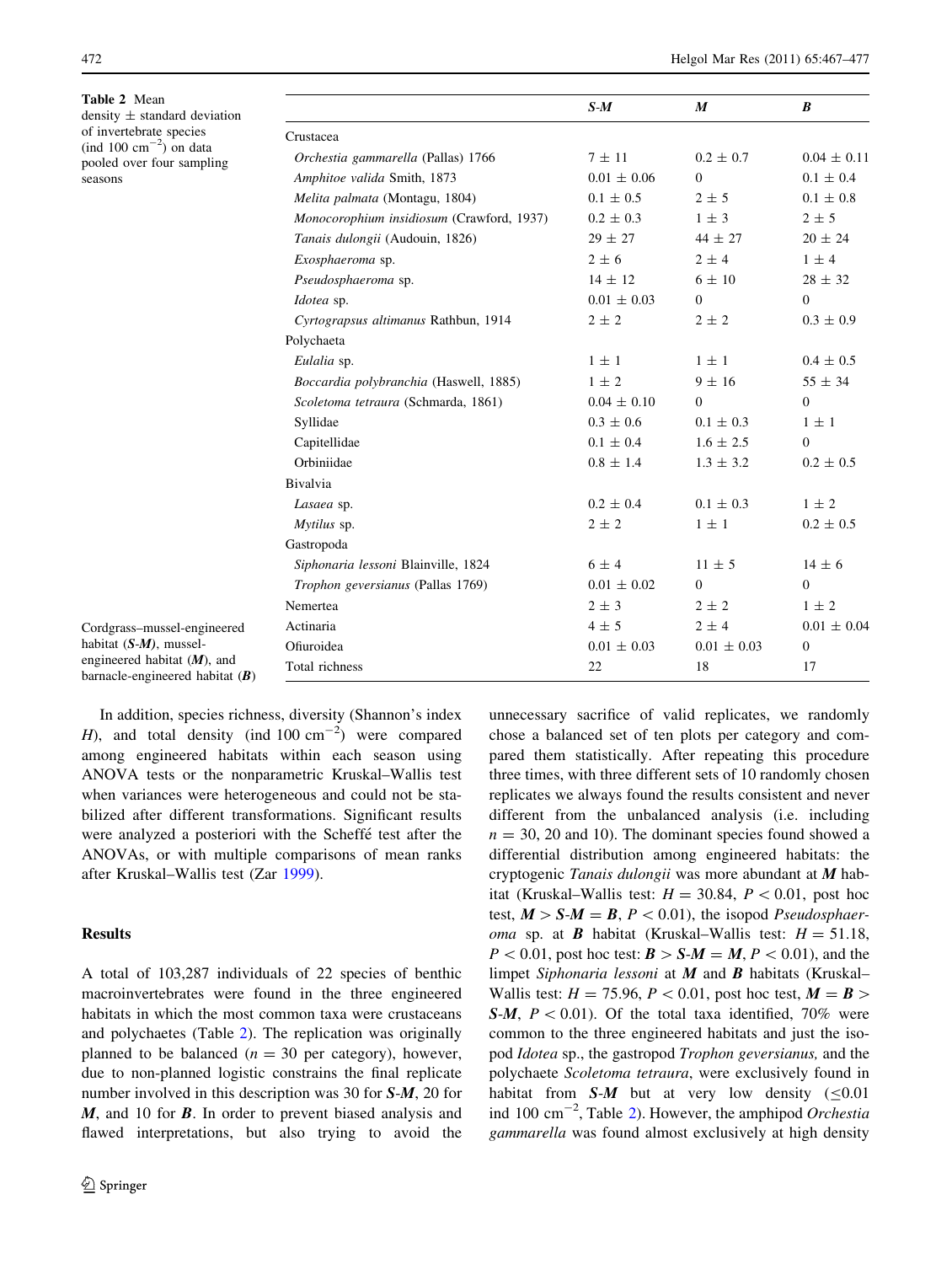

 $S-M$  **vs.**  $M: R = 0.5, p = 0.01; S-M$  **vs.**  $B: R = 0.9, p = 0.01;$ *M vs. B:* R = 0.7, p = 0.01



*S-M* **vs.** *M:* R = 0.3, p = 0.01; *S-M* **vs.** *B:* R = 0.9, p = 0.01; *M vs. B:* R = 0.4, p = 0.01

Fig. 2 Two-dimensional MDS ordination comparing macroinvertebrates densities associated with cordgrass–mussel-engineered habitat and results of pairwise comparisons using ANOSIM test at each season. Cordgrass–mussel-engineered habitat: black triangles;

in S-M habitats (Kruskal–Wallis test;  $H = 71.88$ ,  $P < 0.01$ , post hoc test,  $S-M > M = B$ ,  $P < 0.01$ , Table [2\)](#page-5-0).

The MDS plots jointly with the ANOSIM procedure showed that macroinvertebrates assemblages in  $\boldsymbol{B}$  clearly separated from  $S-M$  and M in all seasons while  $S-M$  and  $M$  showed a certain degree of overlapping (Fig. 2). Since most of the taxa were shared by the three engineered habitats, these results were mainly due to differences in individual densities. The most discriminating taxa among engineered habitats along all the seasons were the polychaete Boccardia polybranchia and the crustaceans Orchestia gammarella, Pseudosphaeroma sp. and Tanais dulongii (Table [3\)](#page-7-0). Large abundances of B. polybranchia and Pseudosphaeroma sp. were characteristic of B habitats while higher densities of O. gammarella and *T. dulongii* were characteristic of  $S-M$  and  $M$ , respectively (Table [3](#page-7-0)). The mussel Mytilus sp., the sea anemones, and the nemerteans also accounted for differences among engineered habitats, but to a lesser extent (Table [3\)](#page-7-0).

Species richness, diversity, and total density differed significantly among the engineered habitats (Table [4](#page-8-0)). S-M and M habitats were more species rich and diverse than  $B$  (Table [4\)](#page-8-0). This greater richness showed by  $S-M$  and



*S-M* **vs.** *M:* R = 0.2, p = 0.01; *S-M* **vs.** *B:* R = 0.7, p = 0.01; *M vs. B*:  $R = 0.5$ ,  $p = 0.01$ 



*S-M* **vs.** *M:* R = 0.3, p = 0.01; *S-M* **vs.** *B:* R = 0.9, p = 0.01; *M vs. B:*  $R = 0.7$ ,  $p = 0.01$ 

mussel-engineered habitat: dark gray squares; barnacle-engineered habitat: gray circles. Data were 4th-root transformed in order to down-weight abundant species

M resulted from the presence of some rare species in these habitats. On the other hand,  $\boldsymbol{B}$  showed significantly higher total densities over all seasons (Table [4\)](#page-8-0), which was mainly drive by the high density of the worm Boccardia polybranchia.

### **Discussion**

As we expected, the macroinvertebrate assemblages we studied showed a variable species relative distribution and abundance in presence of different ecosystem engineers. Although we found similar suites of species, the relative density of many individual species was markedly different among contrasting engineered habitats. Moreover, while species richness and diversity increased jointly with the habitat complexity provided by the ecosystem engineers, the total density showed the opposite trend.

The S-M-engineered habitat was characterized by the exclusive presence of the gammaridean amphipod Orchestia gammarella, a likely introduced species (Orensanz et al. [2002](#page-10-0)) that was virtually absent from  $M$  and  $B$ . Other related species of amphipod have been reported as a characteristic component of salt marsh communities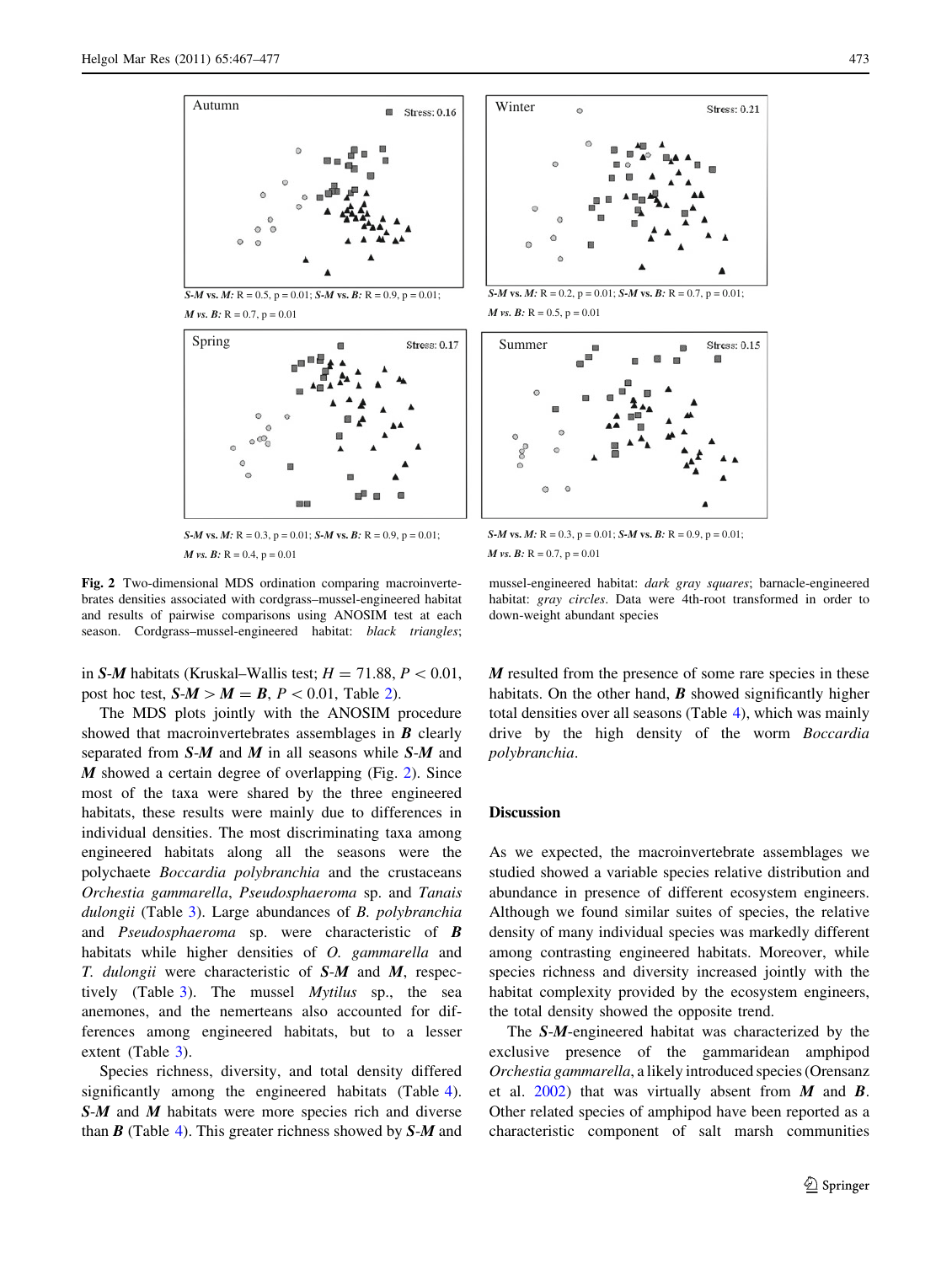|                                                                                                                                                                  | Taxa                                                                                                                                                                                                                                                                                                                                                                                                                                                                                                                                                                                                                                                                                                                                                                                                                                                                                                                                                                                                                                                                                                                                                                                                                                                                                                                                                                                                                                                                                                                                                                                                                                                                                                                | Av. density | Av. density      | Contrib. % | Cum. % |
|------------------------------------------------------------------------------------------------------------------------------------------------------------------|---------------------------------------------------------------------------------------------------------------------------------------------------------------------------------------------------------------------------------------------------------------------------------------------------------------------------------------------------------------------------------------------------------------------------------------------------------------------------------------------------------------------------------------------------------------------------------------------------------------------------------------------------------------------------------------------------------------------------------------------------------------------------------------------------------------------------------------------------------------------------------------------------------------------------------------------------------------------------------------------------------------------------------------------------------------------------------------------------------------------------------------------------------------------------------------------------------------------------------------------------------------------------------------------------------------------------------------------------------------------------------------------------------------------------------------------------------------------------------------------------------------------------------------------------------------------------------------------------------------------------------------------------------------------------------------------------------------------|-------------|------------------|------------|--------|
|                                                                                                                                                                  |                                                                                                                                                                                                                                                                                                                                                                                                                                                                                                                                                                                                                                                                                                                                                                                                                                                                                                                                                                                                                                                                                                                                                                                                                                                                                                                                                                                                                                                                                                                                                                                                                                                                                                                     | $S-M$       | $\boldsymbol{M}$ |            |        |
| Autumn                                                                                                                                                           | Pseudosphaeroma sp.                                                                                                                                                                                                                                                                                                                                                                                                                                                                                                                                                                                                                                                                                                                                                                                                                                                                                                                                                                                                                                                                                                                                                                                                                                                                                                                                                                                                                                                                                                                                                                                                                                                                                                 | 37.30       | 6.80             | 14.87      | 14.87  |
| Groups $S-M \& M$                                                                                                                                                | Orchestia gammarella                                                                                                                                                                                                                                                                                                                                                                                                                                                                                                                                                                                                                                                                                                                                                                                                                                                                                                                                                                                                                                                                                                                                                                                                                                                                                                                                                                                                                                                                                                                                                                                                                                                                                                | 8.00        | 0.00             | 13.44      | 28.31  |
| Av. dissimilarity = $31.99$                                                                                                                                      | Boccardia polybranchia                                                                                                                                                                                                                                                                                                                                                                                                                                                                                                                                                                                                                                                                                                                                                                                                                                                                                                                                                                                                                                                                                                                                                                                                                                                                                                                                                                                                                                                                                                                                                                                                                                                                                              | 1.00        | 23.35            | 12.63      | 40.94  |
|                                                                                                                                                                  | Mytilus sp.                                                                                                                                                                                                                                                                                                                                                                                                                                                                                                                                                                                                                                                                                                                                                                                                                                                                                                                                                                                                                                                                                                                                                                                                                                                                                                                                                                                                                                                                                                                                                                                                                                                                                                         | 3.78        | 2.28             | 9.31       | 50.25  |
|                                                                                                                                                                  |                                                                                                                                                                                                                                                                                                                                                                                                                                                                                                                                                                                                                                                                                                                                                                                                                                                                                                                                                                                                                                                                                                                                                                                                                                                                                                                                                                                                                                                                                                                                                                                                                                                                                                                     | S-M         | $\boldsymbol{B}$ |            |        |
| Groups $S-M \& B$                                                                                                                                                | Boccardia polybranchia                                                                                                                                                                                                                                                                                                                                                                                                                                                                                                                                                                                                                                                                                                                                                                                                                                                                                                                                                                                                                                                                                                                                                                                                                                                                                                                                                                                                                                                                                                                                                                                                                                                                                              | 0.25        | 53.38            | 24.71      | 24.71  |
| Av. dissimilarity = $43.81$                                                                                                                                      | Cyrtograpsus altimanus                                                                                                                                                                                                                                                                                                                                                                                                                                                                                                                                                                                                                                                                                                                                                                                                                                                                                                                                                                                                                                                                                                                                                                                                                                                                                                                                                                                                                                                                                                                                                                                                                                                                                              | 3.61        | 0.10             | 10.88      | 35.59  |
|                                                                                                                                                                  | Orchestia gammarella                                                                                                                                                                                                                                                                                                                                                                                                                                                                                                                                                                                                                                                                                                                                                                                                                                                                                                                                                                                                                                                                                                                                                                                                                                                                                                                                                                                                                                                                                                                                                                                                                                                                                                | 7.24        | 0.00             | 10.83      | 46.43  |
|                                                                                                                                                                  | 0.18<br>8.66<br>Mytilus sp.<br>2.33<br>$\boldsymbol{M}$<br>B<br>5.84<br>53.38<br>17.13<br>Boccardia polybranchia<br>1.70<br>15.60<br>13.95<br>Pseudosphaeroma sp.<br>4.19<br>0.10<br>12.34<br>Cyrtograpsus altimanus<br>2.81<br>10.12<br>Nemertea<br>0.18<br>$S-M$<br>M<br>5.08<br>2.46<br>12.71<br>Actinaria<br>7.10<br>11.92<br>Boccardia polybranchia<br>1.11<br>2.45<br>0.33<br>10.38<br>Orchestia gammarella<br>7.86<br>9.62<br>Pseudosphaeroma sp.<br>11.36<br>2.39<br>0.95<br>8.96<br>Mytilus sp.<br>$S-M$<br>B<br>39.00<br>17.02<br>Boccardia polybranchia<br>1.11<br>5.08<br>0.03<br>11.36<br>Actinaria<br>11.36<br>48.18<br>9.97<br>Pseudosphaeroma sp.<br>38.73<br>Tanais dulongii<br>45.36<br>9.19<br>0.32<br>4.85<br>8.82<br>Monocorophium insidiosum<br>B<br>M<br>7.86<br>48.18<br>14.36<br>Pseudosphaeroma sp.<br>Boccardia polybranchia<br>7.10<br>39.00<br>13.78<br>Tanais dulongii<br>58.93<br>38.73<br>10.62<br>0.69<br>Monocorophium insidiosum<br>4.85<br>10.39<br>0.03<br>Actinaria<br>2.46<br>9.37<br>$S-M$<br>$\boldsymbol{M}$<br>19.01<br>10.61<br>14.13<br>Pseudosphaeroma sp.<br>6.88<br>0.13<br>12.26<br>Orchestia gammarella<br>Actinaria<br>4.30<br>2.61<br>11.48<br>1.17<br>7.46<br>10.58<br>Boccardia polybranchia<br>9.91<br>Tanais dulongii<br>27.27<br>40.55<br>$\pmb{B}$<br>S-M<br>76.03<br>Boccardia polybranchia<br>1.17<br>24.20<br>4.30<br>0.00<br>11.34<br>Actinaria<br>Orchestia gammarella<br>6.88<br>0.05<br>10.70<br>1.40<br>0.00<br>10.59<br>Mytilus sp.<br>$\pmb{B}$<br>M<br>7.46<br>76.03<br>Boccardia polybranchia<br>24.12<br>10.61<br>13.25<br>Pseudosphaeroma sp.<br>12.27<br>40.55<br>12.53<br>9.65<br>Tanais dulongii<br>$0.10\,$<br>9.38<br>Nemertea<br>2.11 | 55.09       |                  |            |        |
|                                                                                                                                                                  |                                                                                                                                                                                                                                                                                                                                                                                                                                                                                                                                                                                                                                                                                                                                                                                                                                                                                                                                                                                                                                                                                                                                                                                                                                                                                                                                                                                                                                                                                                                                                                                                                                                                                                                     |             |                  |            |        |
| Groups $M & B$                                                                                                                                                   |                                                                                                                                                                                                                                                                                                                                                                                                                                                                                                                                                                                                                                                                                                                                                                                                                                                                                                                                                                                                                                                                                                                                                                                                                                                                                                                                                                                                                                                                                                                                                                                                                                                                                                                     |             |                  |            | 17.13  |
| Av. dissimilarity = $40.86$                                                                                                                                      |                                                                                                                                                                                                                                                                                                                                                                                                                                                                                                                                                                                                                                                                                                                                                                                                                                                                                                                                                                                                                                                                                                                                                                                                                                                                                                                                                                                                                                                                                                                                                                                                                                                                                                                     |             |                  |            | 31.08  |
|                                                                                                                                                                  |                                                                                                                                                                                                                                                                                                                                                                                                                                                                                                                                                                                                                                                                                                                                                                                                                                                                                                                                                                                                                                                                                                                                                                                                                                                                                                                                                                                                                                                                                                                                                                                                                                                                                                                     |             |                  |            | 43.42  |
|                                                                                                                                                                  |                                                                                                                                                                                                                                                                                                                                                                                                                                                                                                                                                                                                                                                                                                                                                                                                                                                                                                                                                                                                                                                                                                                                                                                                                                                                                                                                                                                                                                                                                                                                                                                                                                                                                                                     |             |                  |            | 53.55  |
|                                                                                                                                                                  |                                                                                                                                                                                                                                                                                                                                                                                                                                                                                                                                                                                                                                                                                                                                                                                                                                                                                                                                                                                                                                                                                                                                                                                                                                                                                                                                                                                                                                                                                                                                                                                                                                                                                                                     |             |                  |            |        |
| Winter                                                                                                                                                           |                                                                                                                                                                                                                                                                                                                                                                                                                                                                                                                                                                                                                                                                                                                                                                                                                                                                                                                                                                                                                                                                                                                                                                                                                                                                                                                                                                                                                                                                                                                                                                                                                                                                                                                     |             |                  |            | 12.71  |
| Groups $S-M$ & $M$                                                                                                                                               |                                                                                                                                                                                                                                                                                                                                                                                                                                                                                                                                                                                                                                                                                                                                                                                                                                                                                                                                                                                                                                                                                                                                                                                                                                                                                                                                                                                                                                                                                                                                                                                                                                                                                                                     |             |                  |            | 24.63  |
| Av. dissimilarity = $25.76$                                                                                                                                      |                                                                                                                                                                                                                                                                                                                                                                                                                                                                                                                                                                                                                                                                                                                                                                                                                                                                                                                                                                                                                                                                                                                                                                                                                                                                                                                                                                                                                                                                                                                                                                                                                                                                                                                     |             |                  |            | 35.01  |
| Groups $S-M \& B$<br>Av. dissimilarity = $36.44$<br>Groups $M & B$<br>Av. dissimilarity = $31.21$                                                                |                                                                                                                                                                                                                                                                                                                                                                                                                                                                                                                                                                                                                                                                                                                                                                                                                                                                                                                                                                                                                                                                                                                                                                                                                                                                                                                                                                                                                                                                                                                                                                                                                                                                                                                     |             |                  |            | 44.63  |
|                                                                                                                                                                  |                                                                                                                                                                                                                                                                                                                                                                                                                                                                                                                                                                                                                                                                                                                                                                                                                                                                                                                                                                                                                                                                                                                                                                                                                                                                                                                                                                                                                                                                                                                                                                                                                                                                                                                     |             |                  |            | 53.59  |
|                                                                                                                                                                  |                                                                                                                                                                                                                                                                                                                                                                                                                                                                                                                                                                                                                                                                                                                                                                                                                                                                                                                                                                                                                                                                                                                                                                                                                                                                                                                                                                                                                                                                                                                                                                                                                                                                                                                     |             |                  |            |        |
|                                                                                                                                                                  |                                                                                                                                                                                                                                                                                                                                                                                                                                                                                                                                                                                                                                                                                                                                                                                                                                                                                                                                                                                                                                                                                                                                                                                                                                                                                                                                                                                                                                                                                                                                                                                                                                                                                                                     |             |                  |            | 17.02  |
|                                                                                                                                                                  |                                                                                                                                                                                                                                                                                                                                                                                                                                                                                                                                                                                                                                                                                                                                                                                                                                                                                                                                                                                                                                                                                                                                                                                                                                                                                                                                                                                                                                                                                                                                                                                                                                                                                                                     |             |                  |            | 28.38  |
|                                                                                                                                                                  |                                                                                                                                                                                                                                                                                                                                                                                                                                                                                                                                                                                                                                                                                                                                                                                                                                                                                                                                                                                                                                                                                                                                                                                                                                                                                                                                                                                                                                                                                                                                                                                                                                                                                                                     |             |                  |            | 38.35  |
|                                                                                                                                                                  |                                                                                                                                                                                                                                                                                                                                                                                                                                                                                                                                                                                                                                                                                                                                                                                                                                                                                                                                                                                                                                                                                                                                                                                                                                                                                                                                                                                                                                                                                                                                                                                                                                                                                                                     |             |                  |            | 47.54  |
|                                                                                                                                                                  |                                                                                                                                                                                                                                                                                                                                                                                                                                                                                                                                                                                                                                                                                                                                                                                                                                                                                                                                                                                                                                                                                                                                                                                                                                                                                                                                                                                                                                                                                                                                                                                                                                                                                                                     |             |                  | 56.36      |        |
|                                                                                                                                                                  |                                                                                                                                                                                                                                                                                                                                                                                                                                                                                                                                                                                                                                                                                                                                                                                                                                                                                                                                                                                                                                                                                                                                                                                                                                                                                                                                                                                                                                                                                                                                                                                                                                                                                                                     |             |                  |            |        |
|                                                                                                                                                                  |                                                                                                                                                                                                                                                                                                                                                                                                                                                                                                                                                                                                                                                                                                                                                                                                                                                                                                                                                                                                                                                                                                                                                                                                                                                                                                                                                                                                                                                                                                                                                                                                                                                                                                                     |             |                  |            | 14.36  |
|                                                                                                                                                                  |                                                                                                                                                                                                                                                                                                                                                                                                                                                                                                                                                                                                                                                                                                                                                                                                                                                                                                                                                                                                                                                                                                                                                                                                                                                                                                                                                                                                                                                                                                                                                                                                                                                                                                                     |             |                  |            | 28.13  |
|                                                                                                                                                                  |                                                                                                                                                                                                                                                                                                                                                                                                                                                                                                                                                                                                                                                                                                                                                                                                                                                                                                                                                                                                                                                                                                                                                                                                                                                                                                                                                                                                                                                                                                                                                                                                                                                                                                                     |             |                  |            | 38.76  |
|                                                                                                                                                                  |                                                                                                                                                                                                                                                                                                                                                                                                                                                                                                                                                                                                                                                                                                                                                                                                                                                                                                                                                                                                                                                                                                                                                                                                                                                                                                                                                                                                                                                                                                                                                                                                                                                                                                                     |             |                  |            | 49.15  |
| Spring<br>Groups $S-M \& M$<br>Av. dissimilarity = $33.84$<br>Groups $S-M \& B$<br>Av. dissimilarity = $43.79$<br>Groups $M \& B$<br>Av. dissimilarity = $40.05$ |                                                                                                                                                                                                                                                                                                                                                                                                                                                                                                                                                                                                                                                                                                                                                                                                                                                                                                                                                                                                                                                                                                                                                                                                                                                                                                                                                                                                                                                                                                                                                                                                                                                                                                                     |             |                  |            | 58.52  |
|                                                                                                                                                                  |                                                                                                                                                                                                                                                                                                                                                                                                                                                                                                                                                                                                                                                                                                                                                                                                                                                                                                                                                                                                                                                                                                                                                                                                                                                                                                                                                                                                                                                                                                                                                                                                                                                                                                                     |             |                  |            |        |
|                                                                                                                                                                  |                                                                                                                                                                                                                                                                                                                                                                                                                                                                                                                                                                                                                                                                                                                                                                                                                                                                                                                                                                                                                                                                                                                                                                                                                                                                                                                                                                                                                                                                                                                                                                                                                                                                                                                     |             |                  |            | 14.13  |
|                                                                                                                                                                  |                                                                                                                                                                                                                                                                                                                                                                                                                                                                                                                                                                                                                                                                                                                                                                                                                                                                                                                                                                                                                                                                                                                                                                                                                                                                                                                                                                                                                                                                                                                                                                                                                                                                                                                     |             |                  |            | 26.69  |
|                                                                                                                                                                  |                                                                                                                                                                                                                                                                                                                                                                                                                                                                                                                                                                                                                                                                                                                                                                                                                                                                                                                                                                                                                                                                                                                                                                                                                                                                                                                                                                                                                                                                                                                                                                                                                                                                                                                     |             |                  |            | 38.17  |
|                                                                                                                                                                  |                                                                                                                                                                                                                                                                                                                                                                                                                                                                                                                                                                                                                                                                                                                                                                                                                                                                                                                                                                                                                                                                                                                                                                                                                                                                                                                                                                                                                                                                                                                                                                                                                                                                                                                     |             |                  |            | 48.76  |
|                                                                                                                                                                  |                                                                                                                                                                                                                                                                                                                                                                                                                                                                                                                                                                                                                                                                                                                                                                                                                                                                                                                                                                                                                                                                                                                                                                                                                                                                                                                                                                                                                                                                                                                                                                                                                                                                                                                     |             |                  |            | 58.67  |
|                                                                                                                                                                  |                                                                                                                                                                                                                                                                                                                                                                                                                                                                                                                                                                                                                                                                                                                                                                                                                                                                                                                                                                                                                                                                                                                                                                                                                                                                                                                                                                                                                                                                                                                                                                                                                                                                                                                     |             |                  |            |        |
|                                                                                                                                                                  |                                                                                                                                                                                                                                                                                                                                                                                                                                                                                                                                                                                                                                                                                                                                                                                                                                                                                                                                                                                                                                                                                                                                                                                                                                                                                                                                                                                                                                                                                                                                                                                                                                                                                                                     |             |                  |            | 24.20  |
|                                                                                                                                                                  |                                                                                                                                                                                                                                                                                                                                                                                                                                                                                                                                                                                                                                                                                                                                                                                                                                                                                                                                                                                                                                                                                                                                                                                                                                                                                                                                                                                                                                                                                                                                                                                                                                                                                                                     |             |                  |            | 35.54  |
|                                                                                                                                                                  |                                                                                                                                                                                                                                                                                                                                                                                                                                                                                                                                                                                                                                                                                                                                                                                                                                                                                                                                                                                                                                                                                                                                                                                                                                                                                                                                                                                                                                                                                                                                                                                                                                                                                                                     |             |                  |            | 46.23  |
|                                                                                                                                                                  |                                                                                                                                                                                                                                                                                                                                                                                                                                                                                                                                                                                                                                                                                                                                                                                                                                                                                                                                                                                                                                                                                                                                                                                                                                                                                                                                                                                                                                                                                                                                                                                                                                                                                                                     |             |                  |            | 56.83  |
|                                                                                                                                                                  |                                                                                                                                                                                                                                                                                                                                                                                                                                                                                                                                                                                                                                                                                                                                                                                                                                                                                                                                                                                                                                                                                                                                                                                                                                                                                                                                                                                                                                                                                                                                                                                                                                                                                                                     |             |                  |            |        |
|                                                                                                                                                                  |                                                                                                                                                                                                                                                                                                                                                                                                                                                                                                                                                                                                                                                                                                                                                                                                                                                                                                                                                                                                                                                                                                                                                                                                                                                                                                                                                                                                                                                                                                                                                                                                                                                                                                                     |             |                  |            | 24.12  |
|                                                                                                                                                                  |                                                                                                                                                                                                                                                                                                                                                                                                                                                                                                                                                                                                                                                                                                                                                                                                                                                                                                                                                                                                                                                                                                                                                                                                                                                                                                                                                                                                                                                                                                                                                                                                                                                                                                                     |             |                  |            | 36.38  |
|                                                                                                                                                                  |                                                                                                                                                                                                                                                                                                                                                                                                                                                                                                                                                                                                                                                                                                                                                                                                                                                                                                                                                                                                                                                                                                                                                                                                                                                                                                                                                                                                                                                                                                                                                                                                                                                                                                                     |             |                  |            | 46.03  |
|                                                                                                                                                                  |                                                                                                                                                                                                                                                                                                                                                                                                                                                                                                                                                                                                                                                                                                                                                                                                                                                                                                                                                                                                                                                                                                                                                                                                                                                                                                                                                                                                                                                                                                                                                                                                                                                                                                                     |             |                  |            | 55.38  |

<span id="page-7-0"></span>Table 3 Results of the SIMPER routine showing the species, which made the greatest contributions to dissimilarity in significant contrast between engineered habitats at each season ranked by decreasing power (%)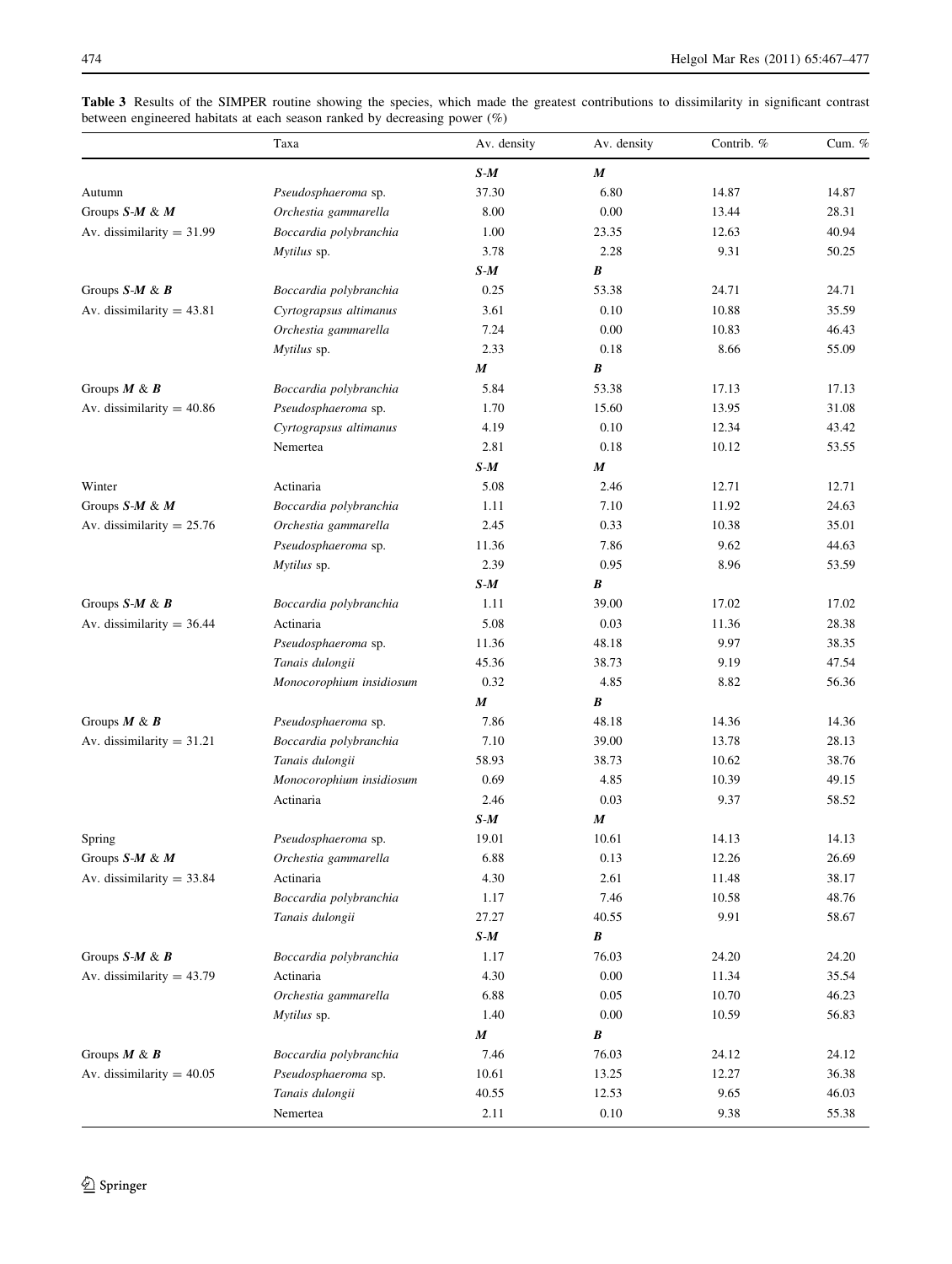#### <span id="page-8-0"></span>Table 3 continued

|                             | Taxa                   | Av. density | Av. density      | Contrib. %                                                                                                                                                               | Cum. $%$ |
|-----------------------------|------------------------|-------------|------------------|--------------------------------------------------------------------------------------------------------------------------------------------------------------------------|----------|
|                             |                        | $S-M$       | $\boldsymbol{M}$ |                                                                                                                                                                          |          |
| Summer                      | Orchestia gammarella   | 9.56        | 0.42             | 13.93                                                                                                                                                                    | 13.93    |
| Groups $S-M \& M$           | Boccardia polybranchia | 1.51        | 14.92            | 13.58                                                                                                                                                                    | 27.52    |
| Av. dissimilarity = $31.96$ | Pseudosphaeroma sp.    | 17.82       | 4.99             | 13.26                                                                                                                                                                    | 40.77    |
|                             | Tanais dulongii        | 25.75       | 37.86            | 10.37<br>B<br>20.30<br>50.95<br>0.00<br>12.30<br>0.05<br>11.57<br>10.91<br>0.00<br>$\boldsymbol{B}$<br>35.60<br>15.61<br>50.95<br>14.95<br>0.08<br>11.12<br>0.00<br>9.16 | 51.14    |
|                             |                        | $S-M$       |                  |                                                                                                                                                                          |          |
| Groups $S-M \& B$           | Boccardia polybranchia | 1.51        |                  |                                                                                                                                                                          | 20.30    |
| Av. dissimilarity = $45.59$ | Actinaria              | 3.51        |                  |                                                                                                                                                                          | 32.60    |
|                             | Orchestia gammarella   | 9.56        |                  |                                                                                                                                                                          | 44.16    |
|                             | Mytilus sp.            | 2.10        |                  | 55.07                                                                                                                                                                    |          |
|                             |                        | M           |                  |                                                                                                                                                                          |          |
| Groups $M \& B$             | Pseudosphaeroma sp.    | 4.99        |                  |                                                                                                                                                                          | 15.61    |
| Av. dissimilarity = $40.71$ | Boccardia polybranchia | 14.92       |                  |                                                                                                                                                                          | 30.56    |
|                             | Nemertea               | 3.00        |                  |                                                                                                                                                                          | 41.68    |
|                             | Actinaria              | 1.80        |                  |                                                                                                                                                                          | 51.49    |

Lists were truncated whenever cumulative percentage reached 50%. Cordgrass–mussel-engineered habitat (S-M), mussel-engineered habitat (M), and barnacle-engineered habitat  $(B)$ 

Table 4 Results of the ANOVA and the Scheffe tests comparing community parameters among the three ecosystems engineered habitats (EE) at each season

| Seasons | Factor | Diversity         |        |                |                   | Species richness |                | Total density |        |               |
|---------|--------|-------------------|--------|----------------|-------------------|------------------|----------------|---------------|--------|---------------|
|         |        | F <sub>2.57</sub> | P      | Scheffé test   | F <sub>2.57</sub> | P                | Scheffé test   | $F_{2.57}$    | P      | Scheffé test  |
| Autumn  | EE     | 9.70              | < 0.01 | $B < M = S$ -M | 1.83              | 0.17             |                | 14.90         | < 0.01 | $B > M = S-M$ |
| Winter  | EE     | 0.68              | 0.51   |                | 8.98              | < 0.01           | $B < M = S$ -M | 60.80         | < 0.01 | $B > M = S-M$ |
| Spring  | EE     | 14.01             | < 0.01 | $B < M = S$ -M | 11.22             | < 0.01           | $B = M < S$ -M | 11.50         | < 0.01 | $B > M = S-M$ |
| Summer  | EE     | 12.54             | < 0.01 | $B < M = S$ -M | 20.09             | < 0.01           | $B < M = S$ -M | 9.00          | < 0.01 | $B > M = S-M$ |

Cordgrass–mussel-engineered habitat  $(S-M)$ , mussel-engineered habitat  $(M)$ , and barnacle-engineered habitat  $(B)$ 

(Laffaille et al. [2001;](#page-10-0) Agnew et al. [2003;](#page-9-0) Idaszkin [2006](#page-10-0); Cattrijsse and Hampel [2006](#page-9-0); Bortolus et al. [2009\)](#page-9-0). The absence of this amphipod at  $M$  and  $B$  habitats and its strong association with S-M seem linked to the shelter and food provided by plants, which supports the hypothesis that the austral cordgrass Spartina densiflora supplies a particular habitat that resulted in the net addition of new species to the invertebrate community commonly characterizing the local rocky shores (Adami et al. [2004](#page-9-0)). This addition implies an important ecological event since O. gammarella amphipods are able to modulate ecosystem variables such as primary production by feeding on plant detritus (Agnew et al. [2003](#page-9-0); Dias and Hassall [2005](#page-10-0)). These crustaceans are even capable of acting as important links between semi-terrestrial and marine ecosystems since they have been reported to be an important food source for coastal fishes (Laffaille et al. [2001;](#page-10-0) Ludlam et al. [2002;](#page-10-0) Cattrijsse and Hampel [2006](#page-9-0)) and nemerteans (McDermott and Roe [1985](#page-10-0)).

The habitat created by the non-native barnacle *Balanus* glandula showed the highest density of the tubiculous spionid worm Boccardia polybranchia, a common cryptogenetic species in the intertidal zone of the area. The Spionidae is one of the most abundant families of Polychaeta, and it is able to inhabit any kind of substratum in shallow waters (Fauchald and Jumars [1979\)](#page-10-0). We found this polychaete within burrows or in tubes made of mud and detritus in the crevices in-between barnacles where it probably finds protection from predation and/or from harsh environmental conditions such as heat stress, dehydration, and the impact of waves.

Among the three engineered habitats we studied, the species richness and diversity were significantly higher in those more complex. Our results support the hypothesis that greater amounts of structure and physical dimensions increase the availability of surface and therefore greater resources, which in turn increase the number of possible niches to exploit. It seems unlikely, however, that the relationship between complexity and diversity is linear. The highest values of total density were found associated with the least complex habitat—the barnacles—contrary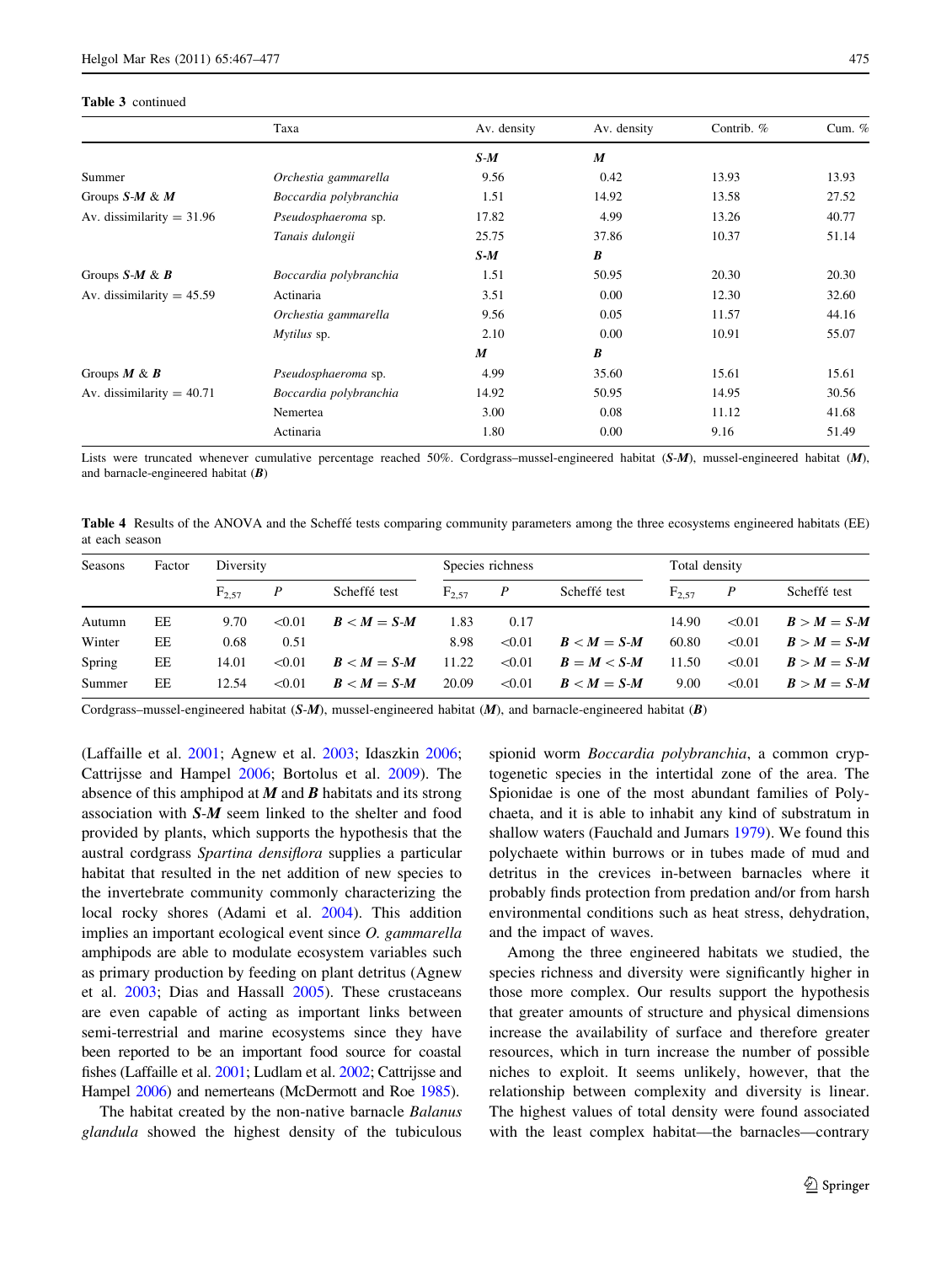<span id="page-9-0"></span>to that general pattern. Some of the authors in Table [1](#page-2-0) hypothesized that extremely complex habitats could actually exclude organisms, which implies that the maximal density would be in some intermediate level of habitat complexity. The fact that we did not find a difference in species richness, diversity, and total density between the most complex  $(S-M)$  and the intermediate (M) habitats suggest the need to consider either a greater spectrum of possibilities or a stronger contrast in complexity among the habitats considered in order to have a more complete picture of the problem. Several studies have reported the occurrence of similar species composition in similar habitats (Table [1](#page-2-0)), and a parsimonious hypotheses explaining this pattern refers to the potential redundancy in habitat provision by the engineers, since many of the engineers can accomplish the same essential ecological role (Kelaher et al. [2007\)](#page-10-0). This can also be seen in our results where the pool of species found associated with  $S-M$  and M overlapped greatly. The neutral relationship we found between these two habitats indicates that, once a certain level of complexity is reached, additional complexity would not significantly alter the richness, diversity, and/or total density of the associated species.

In summary, our study strongly suggests that the species vary their relative distribution and abundances in presence of the different habitats complexities generated by  $S-M$ ,  $M$ , and B. However, the direction (i.e., neutral, positive or negative) and intensity of the community response to the ecosystem engineer organisms may be conditioned by the physiological requirements of the different species and their efficiency to readjust their local spatial distribution in the short term.

Acknowledgments We are grateful to G. Alonso (MACN), B. Doti and D. Roccatagliata (UBA) and to E. Diez (CENPAT) for assisting us with the taxonomic identification of amphipods, tanaids, isopods and polychaetes, respectively. We thank Y. Idaszkin for helping us with the field work and A. Pickart for her invaluable willingness to review the text in order to improve the English. The constructive comments and suggestions made by two reviewers and the editors are greatly appreciated. CONICET, ANPCyT-FONCyT (PICT No 14666 and 2206 to AB and PICT No 20621 to ES) and GEF (PNUD ARG 02/018 A-B17, to AB) supplied financial support. This work is part of the doctoral Thesis of the first author at Universidad de Buenos Aires (UBA), Argentina.

## References

- Adami ML, Tablado A, López Gappa J (2004) Spatial and temporal variability in intertidal assemblages dominated by the mussel Brachidontes rodriguezii (d'Orbigny, 1846). Hydrobiologia 520:49–59
- Agnew AM, Shull DH, Buschbaum R (2003) Growth of a salt marsh invertebrate on several species of marsh grass detritus. Biol Bull 205:238–239
- Angradi TR, Hagan SM, Able KW (2001) Vegetation type and the intertidal macroinvertebrate fauna of a brackish marsh: Phragmites vs. Spartina. Wetlands 21:75–92
- Barnes M (2000) The use of intertidal barnacle shells. Oceanogr Mar Biol Ann Rev 38:157–187
- Bertness MD, Crain CM, Silliman BR, Bazterrica MC, Reyna MV, Hidalgo F, Farina JK (2006) The community structure of Western Atlantic Patagonian rocky shores. Ecol Monogr 76:439–460
- Borthagaray AI, Carranza A (2007) Mussels as ecosystem engineers: their contribution to species richness in rocky littoral community. Acta Oecol 31:243–250
- Bortolus A (2006) The austral cordgrass Spartina densiflora Brong: its taxonomy, biogeography and natural history. J Biogeogr 33:158–168
- Bortolus A, Schwindt E, Iribarne O (2002) Positive plant–animal interaction in the high marsh of an Argentinean coastal lagoon. Ecology 83:733–742
- Bortolus A, Schwindt E, Bouza PJ, Idaszkin YL (2009) A characterization of Patagonian salt marsh. Wetlands 29:772–780
- Bouma TJ, Olenin S, Reise K, Ysebaert T (2009) Ecosystem engineering and biodiversity in coastal sediments: posing hypotheses. Helgol Mar Res 63:95–106
- Bros WE (1980) Effects of removing or adding structure (barnacle shells) on recruitment to a fouling community in Tampa Bay, Florida. J Exp Mar Biol Ecol 105:275–296
- Brusati ED, Grosholz ED (2006) Native and introduced ecosystem engineers produce contrasting effects on estuarine infaunal communities. Biol Invasions 8:683–695
- Buschbaum C, Dittmann S, Hong JS, Hwang IS, Strasser M, Thiel M, Valdivia N, Yoon SP, Reise K (2009) Mytilid mussels: global habitat engineers in coastal sediments. Helgol Mar Res 63:47–58
- Callaway R (2006) Tube worms promote community change. Mar Ecol Prog Ser 308:49–60
- Capehart AA, Hackney C (1989) The potential role of roots and rhizomes in structuring salt marsh benthic communities. Estuaries 12:119–122
- Castilla JC, Lagos NA, Cerda M (2004) Marine ecosystem engineering by the alien ascidian Pyura praeputialis on a mid-intertidal rocky shore. Mar Ecol Prog Ser 268:119–130
- Cattrijsse A, Hampel H (2006) European intertidal marshes: a review of their habitat functioning and value of aquatic organisms. Mar Ecol Prog Ser 324:293–307
- Chapman MG, People J, Blockley D (2005) Intertidal assemblages associated with natural coralline turf and invasive mussel beds. Biodivers Conserv 14:1761–1776
- Chemello R, Milazzo M (2002) Effect of algal architecture on associated fauna: some evidence from phytal mollusks. Mar Biol 140:981–990
- Christie H, Jørgensen NM, Norderhaug KN (2007) Bushy or smooth, high or low; importance of habitat architecture and vertical position for distribution of fauna on kelp. J Sea Res 58:98–208
- Clarke KR, Warwick RM (1994) Change in marine communities: an approach to statistical analysis and interpretation. Natural Environment Research Council, Plymouth
- Commito JA, Como C, Grupe BM, Dowa WE (2008) Species diversity in the soft-bottom intertidal zone: biogenic structure, sediment, and macrofauna across mussel bed spatial scales. J Exp Mar Biol Ecol 366:70–81
- Connor EF, McCoy ED (2001) Species-area relationships. In: Levin S (ed) Encyclopedia of Biodiversity. Acad. Press, London, pp 397–411
- Cottet M, de Montaudouin X, Blanchet H, Lebleu P (2007) Spartina anglica eradication experiment and in situ monitoring assess structuring strength of habitat complexity on marine macrofauna at high tidal level. Estuar Coast Shelf Sci 71:629–640